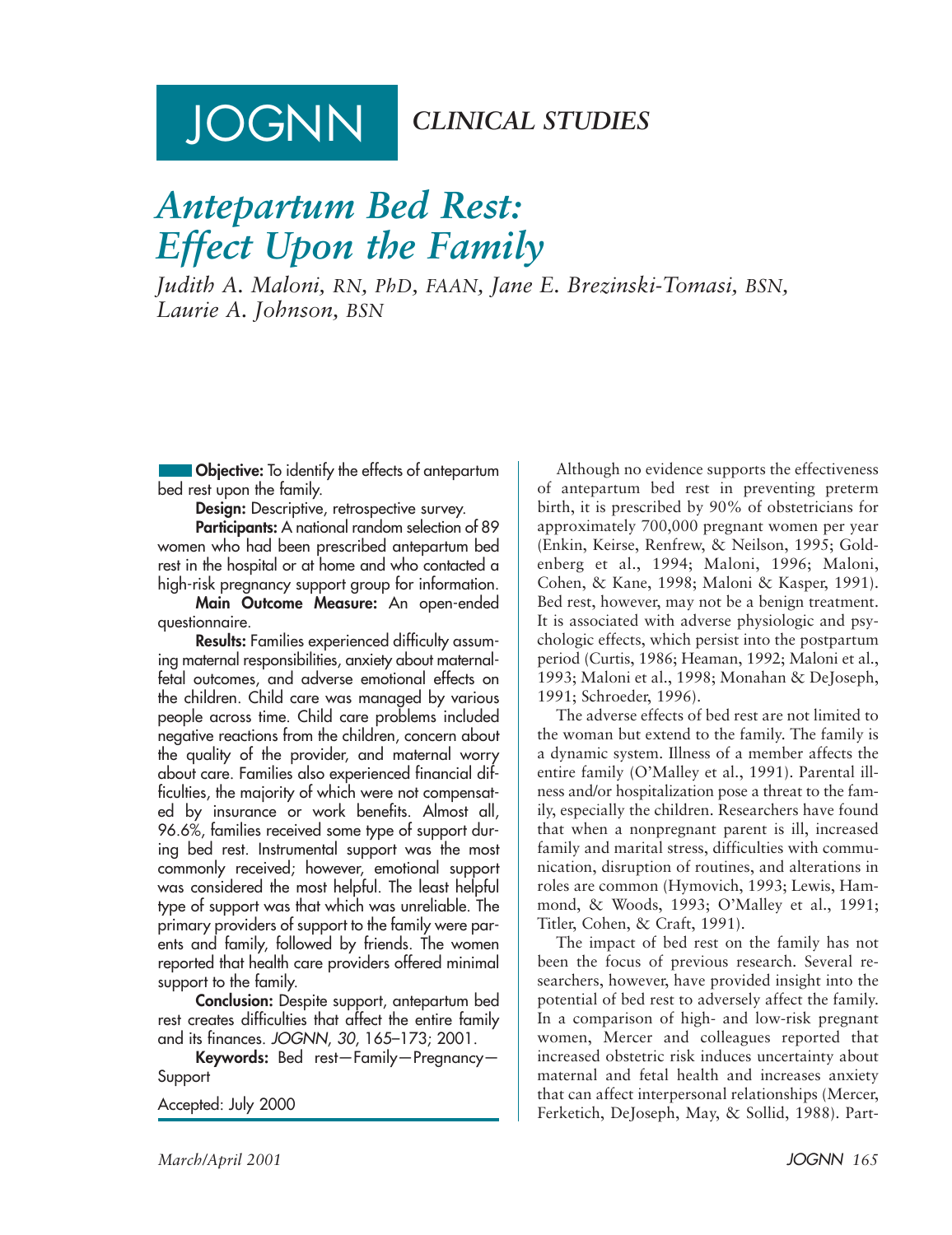ners of the high-risk pregnant women reported less optimal family functioning during the woman's hospitalization than partners of pregnant women who were low risk and not hospitalized (Mercer et al., 1988). Bed rest is likely to compound family problems. Bed rest necessitates reallocation of maternal roles in the home and also may necessitate maternal absence because of hospitalization. May (1994) and Maloni and Ponder (1997) documented that partners of women on bed rest report high levels of stress from assuming increased responsibilities at home and worrying about maternal and fetal health and their own emotional and physical health.

Additional researchers have shown that women on bed rest at home or in the hospital experience increased negative emotions, such as anxiety, depression, hostility, and emotional and intellectual lability (Curtis, 1986; Heaman & Gupton, 1998; Mackey & Coster-Schulz, 1992; Maloni et al., 1993; Maloni & Kutil, 2000; Monahan & DeJoseph, 1991). Increased anxiety, depression, or emotional lability across weeks or months of bed rest is likely to strain family relationships and alter family dynamics. Indeed, Mackey and Coster-Schulz (1992), Maloni and Kutil (2000), and Schroeder (1996) report that spousal relationships become problematic during bed rest. In a qualitative study of 12 married women prescribed either home or hospital bed rest, Schroeder (1996) found that wives perceived husbands as uncooperative with domestic and child care tasks. However, researchers with larger studies have found that husbands are helpful (Heaman & Gupton, 1998; Monahan & DeJoseph, 1991).

Antepartum bed rest also may adversely affect the children in the family. Most children of women on bed rest are quite young and unable to fully comprehend maternal inability to function, the need to reallocate child care, or maternal absence during hospitalization. Although no studies of the impact of antepartum bed rest on children have been conducted, studies have been conducted on the effects of other types of parental illness. Titler et al. (1991) interviewed nine parents hospitalized in critical care, their spouses, and their children to determine the impact of hospitalization on both the family and individual members. Adults reported efforts to protect children from anxiety-provoking information. Children were affected by alterations in child care arrangements, meal patterns, school attendance, interaction with friends, and after-school activities. Household responsibilities were taken over by older children who were expected to act like adults. In a longitudinal study of the effects of maternal breast cancer on the family, Lewis, Hammond, and Woods (1993) found that parents were preoccupied with the woman's health status. Children assumed increased responsibility for household tasks of both the ill and healthy parent and reported that parents had limited time and energy to attend to their needs. In another study, 13 sets of parents in which one parent was ill with cancer reported changes in their children's behavior including increased crying and clinging and decreased sleep (Hymovich, 1993).

Data support the idea that families are concerned about children's responses to maternal bed rest. Women who are prescribed bed rest worry about their children's welfare and about child care management (Heaman & Gupton, 1998; MacMullen, Dulski, & Pappalardo, 1992; Maloni & Kutil, 2000). Schroeder (1996) reported that children were forced to become more independent and missed their mothers. MacMullen et al. (1992) found that mothers on bed rest reported occasional behavior problems and emotional distress among their children.

Family financial problems during bed rest are likely. Goldenberg et al. (1994) estimated the annual cost of bed rest in the United States to be approximately \$1.03 billion per year. Costs include medical bills not covered by insurance, lost earnings, and out-of-pocket expenses for child care, prepared meals, and household help. Researchers have found that a recurring theme in antepartum support groups is financial difficulty (MacMullen et al., 1992; Maloni & Kutil, 2000), but whether family financial difficulties actually occur or are only a worry is unknown.

Social support is thought to buffer or mediate family stress (Thompson, 1990). Little evidence exists, however, about social support during antepartum bed rest. The woman's partner, family, and friends have been identified as sources of support in two studies (Heaman & Gupton, 1998; Monahan & DeJoseph, 1991). Heaman (1992) examined the impact of social support on mood disturbances. Three groups of 20 middle-class Canadian women were studied: two groups with pregnancyinduced hypertension treated in either the hospital or home and a normal control group (Heaman, 1992). In that study, social support was ineffective in buffering the effect of stress upon mood disturbance. No study has been undertaken of the types of social support available to families during maternal antepartum bed rest and whether those supports are perceived to be helpful.

Research with families in which one parent is ill suggests that antepartum bed rest may adversely affect many aspects of family life, including the children and finances (O'Malley et al., 1991). Social support may positively affect the family and lessen the impact of maternal bed rest. Knowledge of the effects of bed rest upon the family, the types of support commonly available to families, and the kinds of support that are useful can assist nurses in planning interventions or maximizing available support. Therefore, the purpose of this study was to detail (a) the most difficult aspect of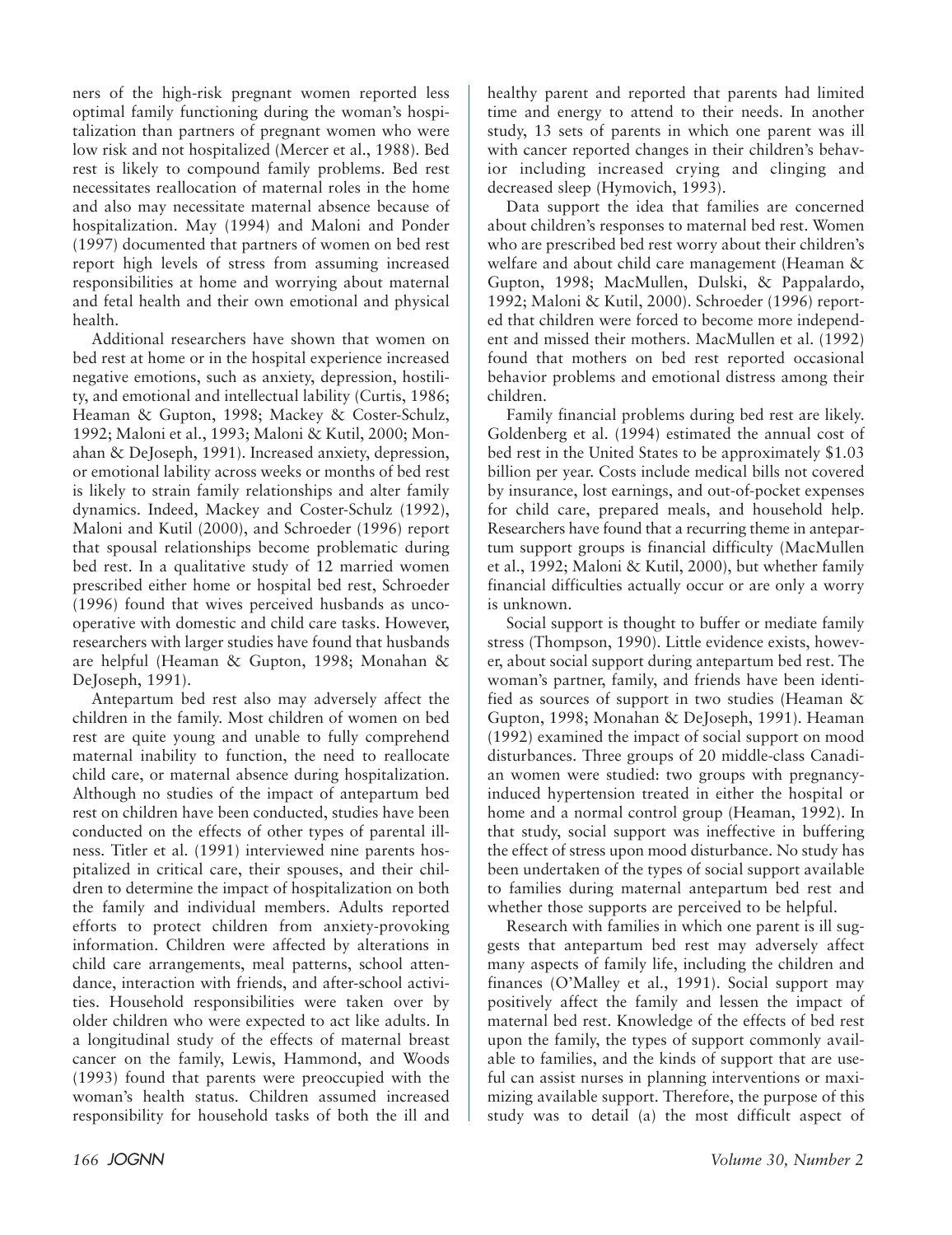maternal bed rest for the family; (b) how child care was managed; (c) whether problems became manifest in the children; (d) whether financial difficulties were incurred; and (e) the kind(s) of support families received during antepartum bed rest, the sources, and the types of support that were helpful or not helpful, as reported by women across the United States who were prescribed antepartum bed rest.

# **Method**

The sample for this descriptive, retrospective study consisted of 89 women who had been prescribed antepartum bed rest. Women were randomly selected from a nonrandom sample of persons who had contacted a national high-risk pregnancy support group (Sidelines) for information. The investigators obtained a list of random numbers generated by computer by the Wisconsin Survey Laboratory. The list of random numbers was then used by Sidelines to select the potential respondents from the organization's computerized list of 1,280 names. Sidelines then mailed out the questionnaires and stamped addressed return envelopes along with two cover letters. The first letter, from Sidelines, explained that the organization was cooperating with the investigators to conduct the study. The second letter, written by the investigators, explained the purpose of the study, following a consent form format, and assured participants of anonymity. The study was approved by the university institutional review board. Individuals were informed that return of a completed questionnaire was considered consent to participate in the study.

A sampling limitation was that there was no way of knowing which of the l,280 people who had contacted Sidelines had actually been prescribed bed rest and thus were eligible for the study. Therefore, to ensure that an adequate sample size was obtained, we oversampled and mailed questionnaires to 400 women. A stamped addressed return envelope was provided. The Sidelines organization mailed the prepackaged envelopes, and thus the identity of the respondent remained unknown to the investigators. Of the 147 questionnaires returned, 89 were completed. Of the remaining 58 questionnaires, the post office returned 45 with no forwarding address (54/400). Eleven envelopes were returned because the individual had requested information from Sidelines for someone else, and two people declined to participate because of fetal death. Maternal response rate was 26% (89/342).

Women were primarily white (94.4%), married (92.1%), and had some college education. Their diagnoses included preterm labor (*n* = 41), placenta previa  $(n = 7)$ , incompetent cervix  $(n = 6)$ , or identified cervical abnormality  $(n = 5)$ , pregnancy-induced hyperten-

*March/April 2001* JOGNN *167*

sion  $(n = 3)$ , premature rupture of membranes  $(n = 2)$ , or a combination of these diagnoses. Fifty-two percent of the women had at least one previous fetal or neonatal loss.

Analysis of the Hollingshead Two-Factor Index of Social Position (Hollingshead, 1991) revealed that both the women and their partners tended to be middle class (see Table 1). Families were from 28 states as determined by the envelope postmark (17 from CA; 10 from TX; 6 from MN; 5 from MI; 4 each from IL, NJ, and NY; 3 each from CO, LA, and VA; 2 each from AZ, FL, MD, OH, OR, PA, and WV; 1 each from AL, CT, GA, IA, KY, MO, NC, NV, SC, TN, and UT; 5 were unknown). Overrepresentation of women from California and Texas was due to a greater number of Sidelines chapters started by volunteers in these two states.

The mean total length of bed rest was 90.5 days (*SD* = 51.4; range =  $17-217$ ). Most women had been prescribed both home and hospital bed rest ( $n = 47$ , 52.8%). The mean length of hospital bed rest was 19.8

#### **TABLE 1**

*Demographic Characteristics of the Sample (***n** *= 89)*

|                   | Mean  | SD   | Range     |
|-------------------|-------|------|-----------|
| Age (years)       |       |      |           |
| Maternal          | 31.2  | 4.18 | $23 - 40$ |
| Paternal          | 33.75 | 5.9  | $22 - 56$ |
| Education (years) |       |      |           |
| Maternal          | 14.8  | 2.3  | $10 - 23$ |
| Paternal          | 15.91 | 2.85 |           |

#### *Hollingshead Social Position*

|           |                      | $\cdot$       |                      |               |
|-----------|----------------------|---------------|----------------------|---------------|
|           | Mother<br>$(n = 89)$ |               | Father<br>$(n = 58)$ |               |
|           | $\mathbf n$          | $\frac{0}{0}$ | $\mathbf n$          | $\frac{0}{0}$ |
| Class I   | 13                   | 14.6          | 10                   | 16.9          |
| Class II  | 32                   | 36.0          | 18                   | 30.5          |
| Class III | 21                   | 23.6          | 18                   | 30.5          |
| Class IV  | 15                   | 16.9          | 6                    | 10.2          |
| Class V   | 8                    | 9.0           | $\Omega$             |               |
| Unknown   | $\left( \right)$     |               |                      | 11.9          |

*Note*. The Hollingshead Two-Factor Index of Social Position uses years of education and type of occupation to estimate social position. Class I = higher executives and major professionals; Class II = business managers and professionals; Class III = administrative personnel and owners of small businesses; Class IV = clerical and sales workers, technicians, and owners of little businesses; Class V = skilled manual employees; Class VI = semiskilled employees; Class 7 = unskilled employees and unemployed.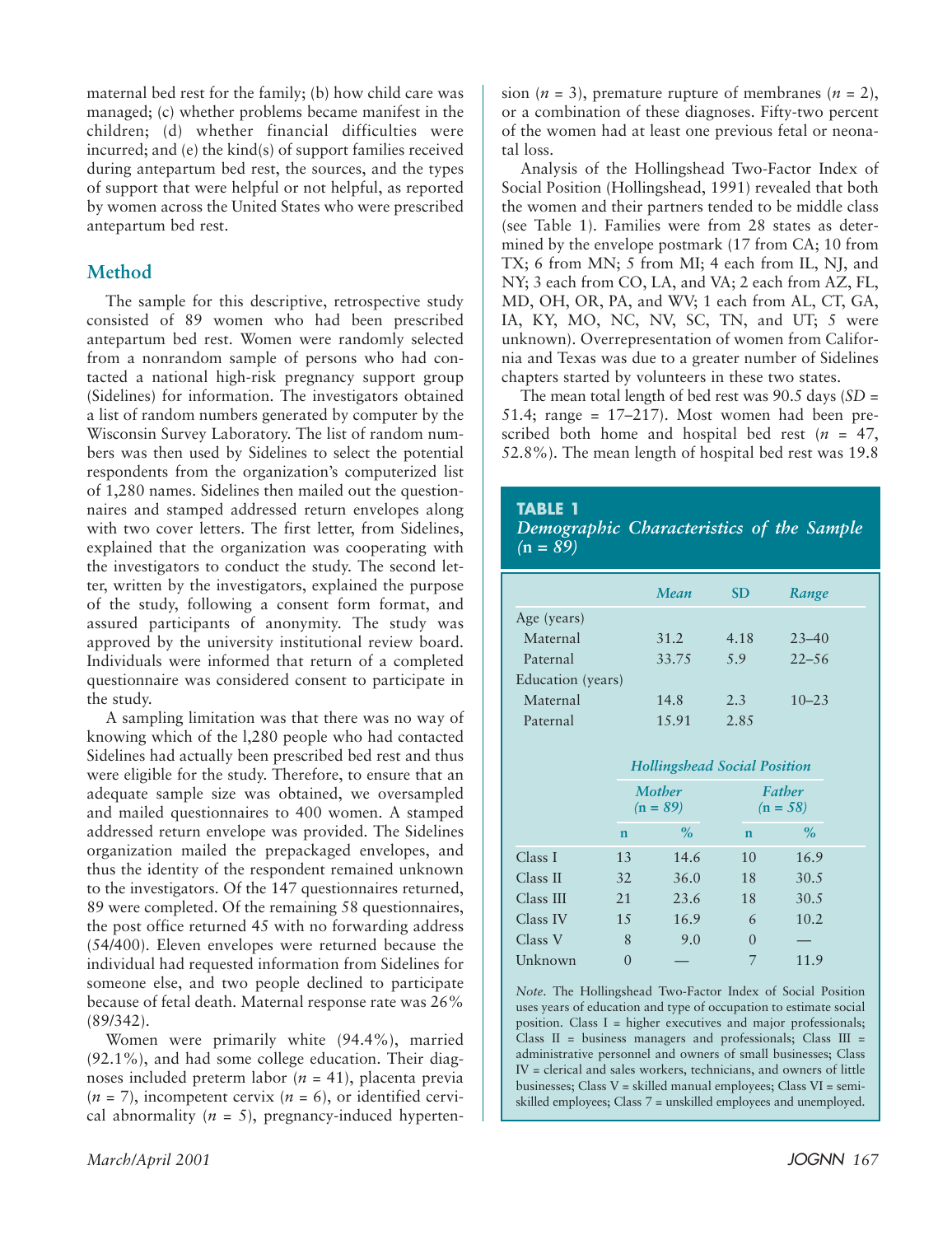days  $(SD = 29.9$ , range = 1–180), and the mean length of home bed rest was  $81.8$  days  $(SD = 53.5; \text{range} =$ 6–217). Comparisons of the effects of home versus hospital bed rest could not be made because only 6 women had been prescribed solely hospital bed rest.

#### *Instruments*

Questions for the Bed Rest Questionnaire were generated from the literature (May, 1994; Monahan & DeJoseph, 1991; Schroeder, 1996) and from investigator contacts with mothers either in a previous study (Maloni et al., 1993) or in a bed rest support group (Maloni & Kutil, 2000). Questionnaire construction was assisted by a national expert in interpretive research (B. Bowers). A pilot test of the questionnaire was conducted with 4 women who found the questions easy to understand and responded appropriately.

The questionnaire contained 22 open-ended questions that focused on the antepartum bed rest experience. The results of 8 questions are reported in this article. The women were asked to describe (a) the most difficult problem for your family while you were on bed rest; (b) how the care of your child or children (if any) was managed; (c) any problems that concerned you; (d) any financial problems that occurred while you were on bed rest, including problems with job/career interruptions; (e) support you received while on bed rest; (f) support that was the most helpful; (g) support that was the least helpful; and (h) who provided the support.

When a woman is placed on bed rest, family members assume increased responsibilities and suffer monetary losses.

#### *Data Analysis*

Content analysis (Holsti, 1968) was used to analyze the open-ended questions. The principal investigator provided content analysis training to the coauthors before conducting the analysis for this study. Mothers most often answered the questions by writing phrases or a paragraph. Each response was written verbatim on an index card and then reviewed by the coders (coauthors) and the principal investigator to determine the possible number of answers. Responses containing more than one topic were placed on additional cards. Responses were then sorted into categories by one coder who named and defined each category. Cards were then re-sorted independently into the identified categories by a second coder. Discrepancies concerning the clarity of a category definition were resolved through

discussion, and the definitions were refined as needed. Next, responses on the cards were categorized independently by one coder and then the other, each of whom assigned a category number to the responses. Interrater reliabilities were determined by percentage of agreements and ranged from 97–99%. Frequencies were obtained by counting the number of times each category was cited. Demographic and perinatal data were analyzed using descriptive statistics. Finally, after the manuscript was drafted, a woman and her partner who were not included in the sample but who had recently experienced a long-term bed rest reviewed the manuscript. Both stated that the descriptions accurately represented their experience.

# **Results**

## *Family Difficulties*

Women wrote at length about the difficulties their families experienced while they were on bed rest. The majority of responses (84%) could be grouped into four categories. The most common family difficulty was "doing it all" (i.e., assuming tasks that the mother usually did, such as domestic activities and child care, in addition to usual responsibilities) (see Table 2). Women reported,

My husband had to bear the brunt of any discipline issues as well as keep him [the child] entertained, the house in order, as well as make me feel confident and positive. I think it is just as hard on the dads. They get very little support and no time off.

For my husband, leaving me breakfast, snacks, and lunch, taking my daughter to school, working, picking her up, and then coming home and making me dinner—it was all very hard on his routine . . . too much for one person.

The second most common problem mentioned was the emotional difficulty the children experienced. The children were frightened or confused by bed rest and were upset about not being cared for by their mothers. Women wrote, "I had a 2½-year-old who was very upset to have his mom in bed all day. He couldn't understand why I couldn't play physically with him or tuck him in bed." "My son was confused because he had to stay with so many different people and his mommy wasn't home." Another woman reported that her 3½-year-old had problems but "became very adept at hooking me up to the electronic uterine monitor."

Other areas of difficulty for families included anxiety about maternal and/or fetal health (11.7%) and maternal irritability and moodiness (10%). Financial concerns, having the mother hospitalized at a distance from the home, observing maternal discomforts during the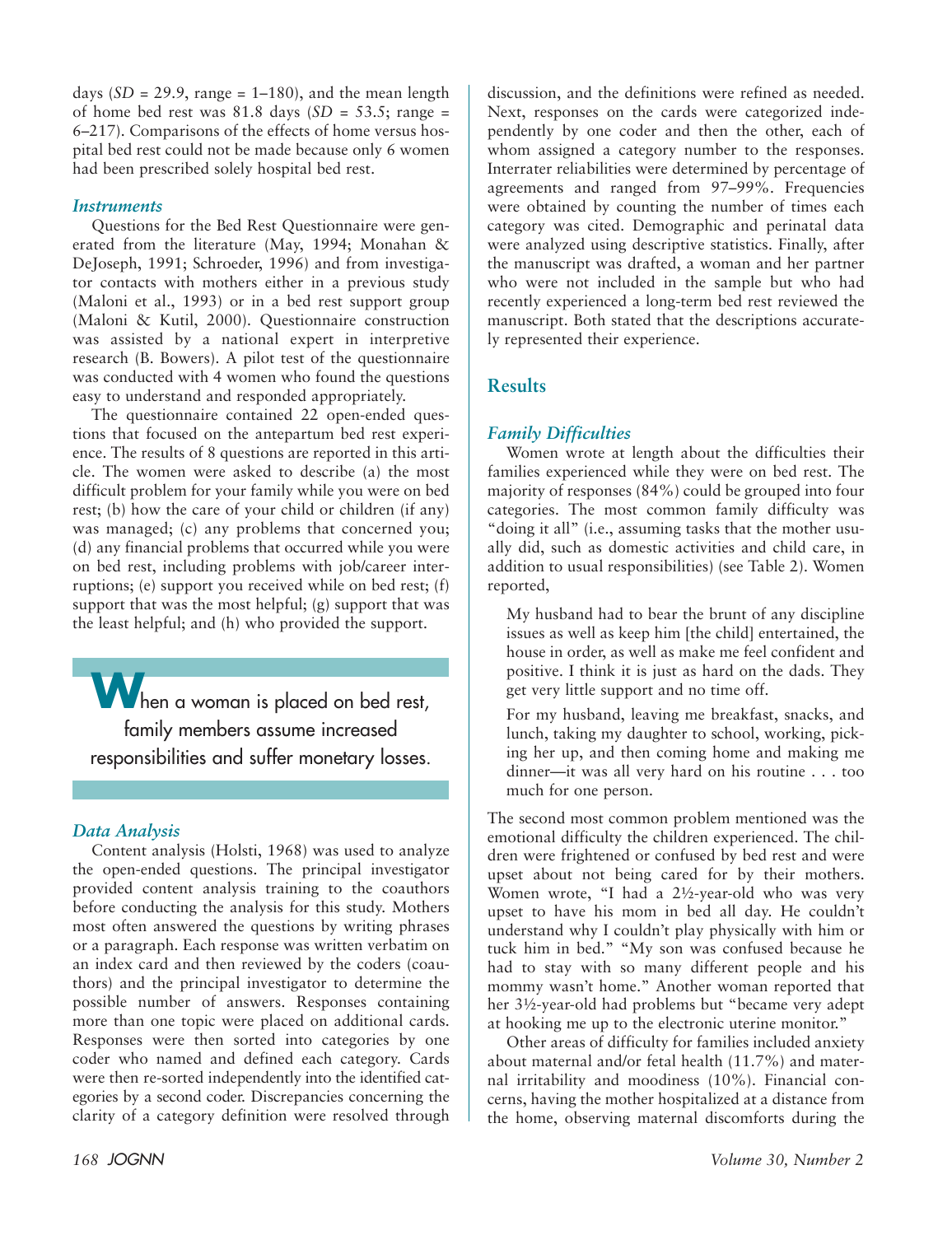### **TABLE 2**

*Family Problems Associated With Antepartum Bed Rest*

| Family difficulties<br>(88 women provided 120 answers)<br>None<br>Doing it all<br>Child's emotional problems<br>Anxiety about outcomes<br>Maternal mood variations | 1<br>54<br>2.1<br>14<br>12.<br>7 | 0.8<br>45.0<br>17.5<br>11.6<br>10.0 |
|--------------------------------------------------------------------------------------------------------------------------------------------------------------------|----------------------------------|-------------------------------------|
|                                                                                                                                                                    |                                  |                                     |
|                                                                                                                                                                    |                                  |                                     |
|                                                                                                                                                                    |                                  |                                     |
|                                                                                                                                                                    |                                  |                                     |
|                                                                                                                                                                    |                                  |                                     |
|                                                                                                                                                                    |                                  |                                     |
|                                                                                                                                                                    |                                  |                                     |
| Maternal distance from home                                                                                                                                        |                                  | 5.8                                 |
| Observing maternal discomfort                                                                                                                                      | $\overline{4}$                   | 3.3                                 |
| Maternal inability to participate in<br>important events                                                                                                           | 4                                | 3.3                                 |
| Financial concerns                                                                                                                                                 | 3                                | 2.5                                 |
| Childcare management<br>(45 women provided 62 answers)                                                                                                             |                                  |                                     |
| Combination of people                                                                                                                                              | 31                               | 50.0                                |
| Paid assistance                                                                                                                                                    | 18                               | 29.0                                |
| Self-management                                                                                                                                                    | 11                               | 18.0                                |
| Unclear answer                                                                                                                                                     | $\mathfrak{D}$                   | 3.0                                 |
| Childcare problems<br>(26 women provided 34 answers)                                                                                                               |                                  |                                     |
| No problems                                                                                                                                                        | $\overline{2}$                   | 5.8                                 |
| Negative child reactions                                                                                                                                           | 14                               | 41.2                                |
| Caregiver quality                                                                                                                                                  | 8                                | 23.5                                |
| Maternal worry                                                                                                                                                     | 8                                | 23.5                                |
| Other                                                                                                                                                              | $\mathfrak{D}$                   | 5.8                                 |
| Financial difficulties<br>(84 women provided 91 answers)                                                                                                           |                                  |                                     |
| No problems                                                                                                                                                        | 10                               | 11.0                                |
| No problems due to compensation                                                                                                                                    | 16                               | 17.6                                |
| Partial compensation                                                                                                                                               | 26                               | 28.6                                |
| No compensation                                                                                                                                                    | 32                               | 35.2                                |
| Career setbacks                                                                                                                                                    | 7                                | 7.7                                 |

pregnancy, and maternal inability to participate in family events also were problematic.

#### *Children's Difficulties*

Women who had children (*n* = 45) were asked about child care management and problems that arose. Child care was managed in one of three ways. The primary source came from a combination of family and friends (50%), who went to elaborate lengths to provide care. One woman wrote, "We had to import my mom from out of state to care for our 2½-year-old daughter. Otherwise I don't know what we would have done." Another wrote,

I had 3 children while on bed rest: a 5th and 4th grader, and one in kindergarten. Friends drove the kids to and from school, and I managed them from my bed until Dad got home. Friends and neighbors pitched in for emergency hospital runs. Mostly my husband managed the house and children. We needed a large calendar to keep track of everything.

**C**hild care problems were manifested in adverse effects on the child or children, concern about the quality of caregivers, and maternal worry about the care.

Twenty-nine percent of families used paid assistance, such as day care or babysitters, to manage child care. However, not all families could afford child care. One woman wrote, "I sought [child care] assistance through our insurance and the county. There was no help unless you had the finances available." Despite health care providers' assumptions that women on bed rest should not or do not take care of children, 18% of these women managed their children's care by themselves. They described self-management as follows:

We put all his toys in my room and he spent all afternoon playing by my bed. We also ate dinner and lunch, picnic style on my bed and that was fun for him.

When I got up to use the bathroom and passed the fridge on the way. Then, I would get my daughter drinks and food.

Twenty-six women wrote about child care problems. Problems concerning child care could be grouped into three categories: adverse effects on the child, concern about the quality of the caregivers, and maternal worry about child care. Primary problems concerned the children's feelings, needs, and coping abilities (41.2%). Problems arose with children of all ages. Women wrote, "It bothered me that my son [3 years] saw me so sick so often. He was real depressed and showed other signs of stress." Another woman stated,

We tried to keep his routine the same to make it easier, but he resented the caregivers because he wanted his mom to do it for him. The situation was hard on him. He started acting up at school. It's very hard for a child to understand weeks, let alone months of having to wait.

Another woman wrote, "We had children ages 13, 12, and 10. They became very frustrated because I was not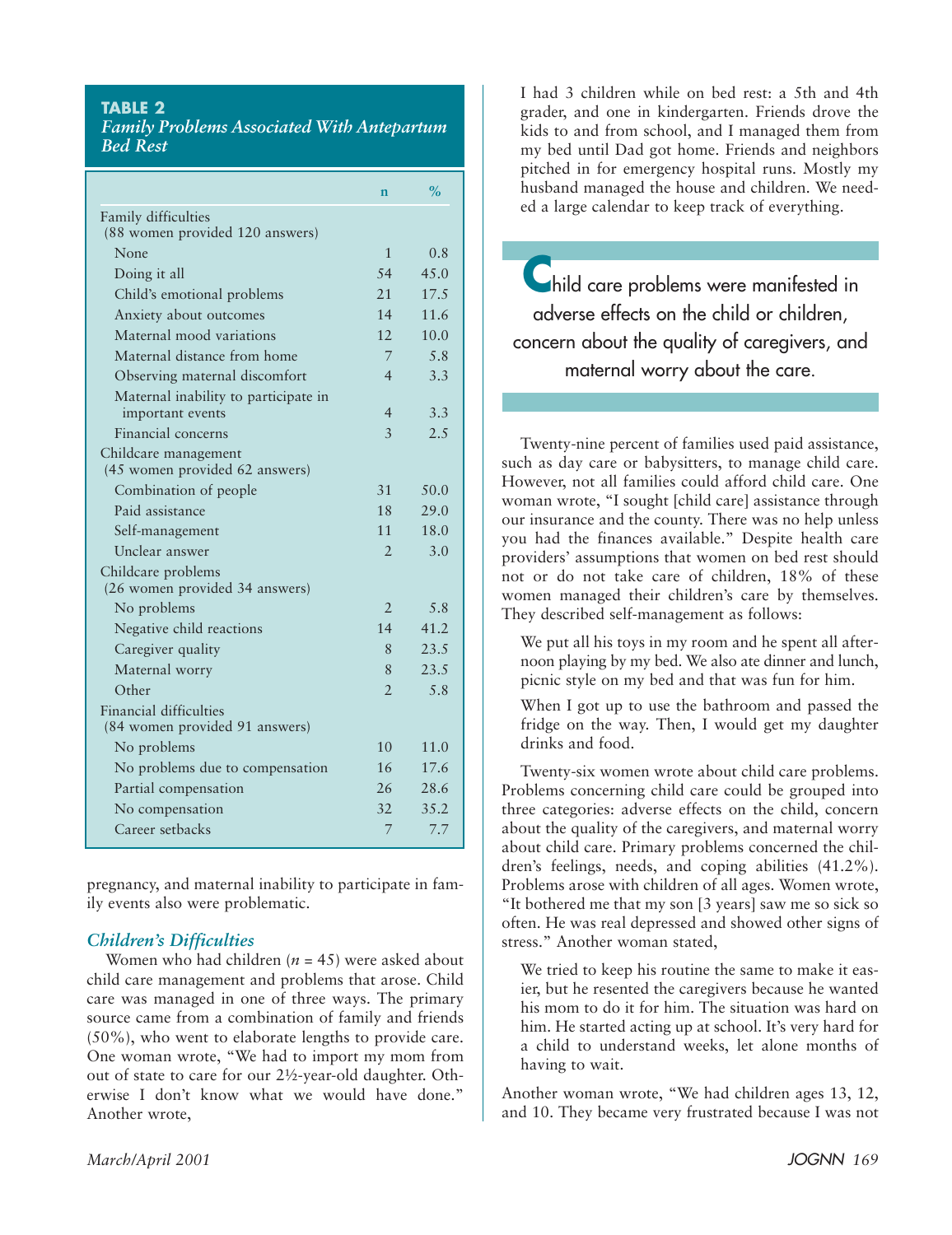able to be up and around. Their fights with each other were terrible. They knew I couldn't get up to stop them."

Eight mothers (23.5%) had concerns about the quality of the care. One woman reported that she "didn't know the babysitter very well." Another woman, who left the baby's father because of domestic abuse and was subsequently hospitalized, wrote, "My daughter was placed in my mother's custody, who told her that I wasn't going to be her mother anymore. It was either my mother or foster care." Finally, one woman expressed concern for the effect on her own mother. "She came on a daily basis—but the hours were very demanding and she has severe lung disease (chronic obstructive pulmonary disease). I could see that my mother's health was declining due to the rigorous demands."

Eight women (23.5%) were concerned about their own lack of involvement in child care. A mother wrote, "I was most upset that I couldn't take care of my son myself and that I missed most of his day." Another stated, "I had 100% faith in the care she [the 2-year-old] received, but I felt that she and her father were closer at that time and I wasn't a part." Another stated, "My 15 month-old did surprisingly well, but I didn't. I worried constantly about his care and [whether] he was getting treated well." Only two women reported they had no difficulties with child care.

## *Financial Difficulties*

Seventy-one percent of families incurred financial difficulties related to loss of income or savings, lost jobs, incurred debts, and out-of-pocket expenses associated with treatment (see Table 2). More than one third of the families received no compensation for their losses. One woman wrote,

I had absolutely no income. I finally got food stamps for 1 month so that helped. I had to call all my creditors and tell them that I couldn't pay them. I felt humiliated. My father sent me money to help with rent and I used up my savings. It was very difficult relying on others to support me financially.

Another woman wrote, "We lost all our savings. My husband stopped working to take care of me. My insurance didn't cover the home health care that I needed, so we still have a medical bill of \$10,000."

Twenty-eight percent received partial compensation for financial losses. One woman reported, "Our financial earning power definitely took a hit. I was put on disability, which paid a fraction of my usual income but it was better than nothing." Another woman reported,

I had to stop work (\$60,000/yr). Thank goodness I had a disability policy. But we did not have money coming in for 60 days during the waiting period.

Also, after coming off bed rest it took me longer to get back to work [because of] fatigue.

Some women (7.7%) experienced career setbacks. One woman wrote, "I stayed within the company but I lost that job. I'm now working for \$40,000 in a job I did 10 years ago." Only 28.6% of families were able to maintain their financial status because they had adequate income or sick leave benefits.

### *Support*

Only 3.3% of families had no support while on bed rest. Various people provided support to families (see Table 3). Help was provided by the immediate family  $(44.2\%)$ ; by friends  $(28.8\%)$ ; and by others such as coworkers, neighbors, and fellow church members. Health care professionals were reported to provide support to the family on only 10 occasions (6.1%). Families received various kinds of support, including instrumental, emotional, organizational, and diversional support. The most common type of support provided was instrumental support (42.9%), defined as help with household and family responsibilities. This support took the form of preparing meals, doing laundry, cleaning, shopping, running errands, and providing child care, as well as other tasks. One woman wrote, "My mom, friends, and colleagues made and brought meals. When I ran out of sick leave, my colleagues donated 3 months worth of their own annual leave."

**A**lthough instrumental support was the most common type of support received during bed rest, emotional support was perceived as the most helpful.

Emotional support, attempts to provide psychologic assistance, concern, or empathy, was the next most frequently received type of support (27.5%). Emotional support occurred in either personal interactions or via the phone or written communication. For example, one woman wrote of the emotional support she received as "knowing people cared about us so much and could realize how difficult the situation really was." Another woman received "constant encouragement that I was doing a great job and that everything was going to be all right. They also reassured me that when the babies arrived they would all help me take care of them."

Organizational and diversional support was the next most common type of support. Organizational support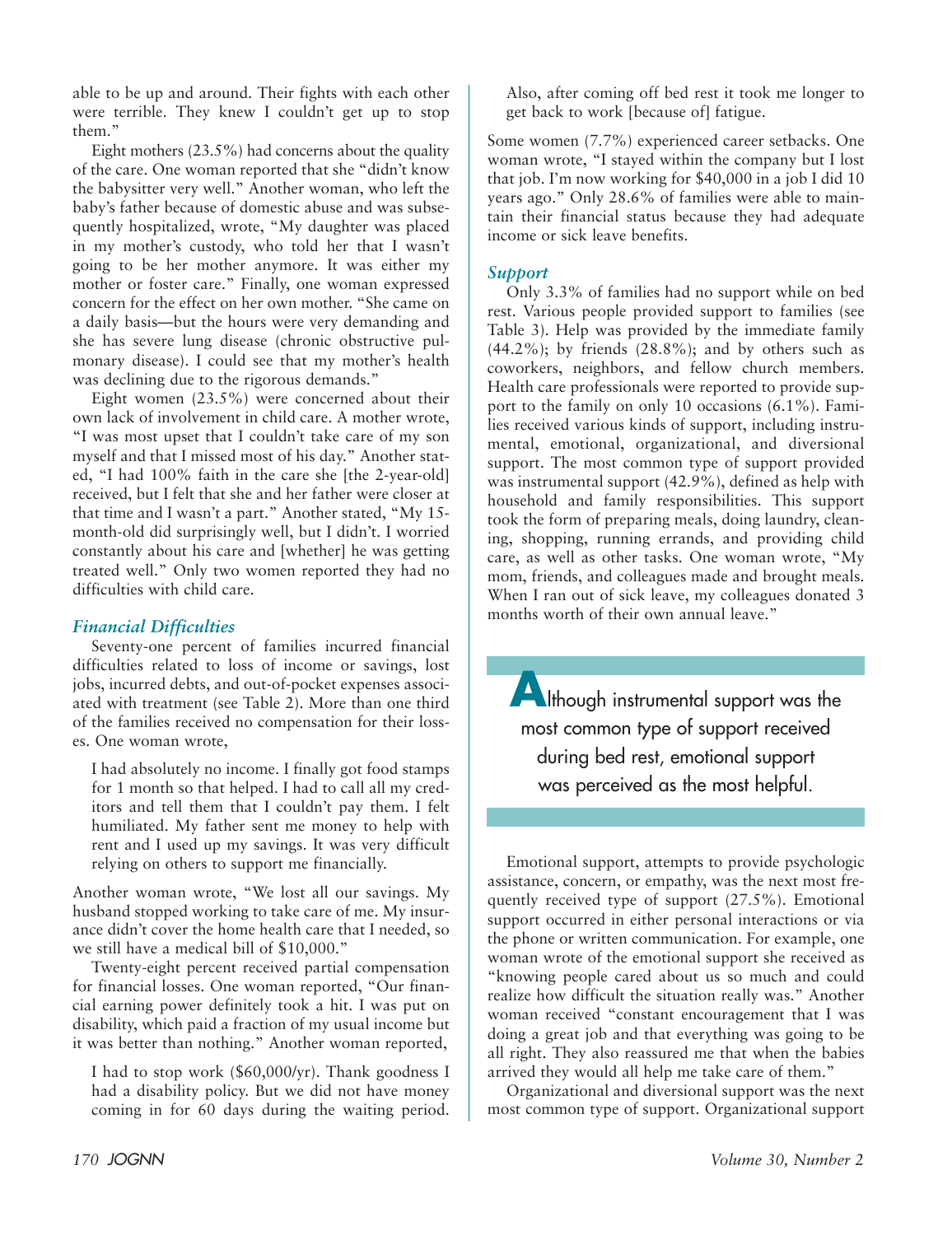#### **TABLE 3**

*Support Received by Women on Antepartum Bed Rest*

|                                                              | $\mathbf n$    | $\frac{1}{2}$ |
|--------------------------------------------------------------|----------------|---------------|
| Types of support received<br>(87 women provided 149 answers) |                |               |
| Instrumental                                                 | 64             | 43.0          |
| Emotional                                                    | 41             | 27.5          |
| Organizational                                               | 14             | 9.3           |
| Diversional                                                  | 13             | 8.7           |
| Professional                                                 | 10             | 6.7           |
| Little or none                                               | 5              | 3.3           |
| Other                                                        | $\overline{2}$ | 1.3           |
| Most helpful support<br>(75 women provided 97 answers)       |                |               |
| Emotional                                                    | 41             | 42.3          |
| Instrumental                                                 | 2.8            | 28.9          |
| All types                                                    | 9              | 9.3           |
| Professional                                                 | 8              | 8.2           |
| Organizational                                               | 6              | 6.2           |
| Other                                                        | 5              | 5.1           |
| Least helpful support<br>(62 women provided 65 answers)      |                |               |
| Unreliable support                                           | 16             | 24.6          |
| Unhelpful support                                            | 16             | 24.6          |
| Stressful support                                            | 12.            | 18.5          |
| None                                                         | 12.            | 18.5          |
| Lack of understanding                                        | 4              | 6.2           |
| Other                                                        | 5              | 7.6           |
| Providers of support<br>(87 women provided 163 responses)    |                |               |
| Parents/family                                               | 72             | 44.2          |
| Friends                                                      | 47             | 28.8          |
| Organizations                                                | 14             | 8.6           |
| Professionals                                                | 10             | 6.1           |
| Neighbors                                                    | 9              | 5.5           |
| Churches                                                     | 5              | 3.1           |
| Coworkers                                                    | $\overline{4}$ | 2.5           |
| Other                                                        | $\overline{2}$ | 1.2.          |
|                                                              |                |               |

*Note*. Because women often gave more than one answer to each question, percentage refers to the proportion of answers given for each category divided by the total number of answers given for the question.

was received from groups specifically created to provide assistance to high-risk pregnant women. Sidelines, the national high-risk pregnancy support group, was most frequently mentioned. One woman reported that "[Sidelines] gave me two names. Each [person] called me once a week to let me vent frustration. I found myself watching the clock when I knew they should be calling." Diversional support was the provision of recreational material or gifts that helped the women keep busy and make time pass more quickly. Reading material and videos brought by friends were common examples. One woman stated, "One friend brought by a bag of novels and her cocker spaniel to keep me company during the day."

Emotional support, followed by instrumental support, was perceived by families to be the most helpful. Support perceived to be least helpful was that which the giver considered assistance but the family found to be not helpful, unreliable, stressful, or insensitive. One woman stated, "I was very hurt by friends who called and said that [they] would come visit and never did." Another woman wrote about unhelpful support as "Listening to my mother whine about what she wasn't doing at home while she was helping me. She got so bad at times that I had increased contractions." Yet another described unhelpful support when people "came to visit, brought their children and dogs and made a mess in the house and then left."

#### **Discussion**

While only 3.3% of the sample received little or no support, family difficulties encountered during the mother's antepartum bed rest were extensive. The difficulty experienced in assuming the tasks that the mother used to do is consistent with published studies of partners of women on bed rest (Maloni & Ponder, 1997; May, 1994). Children's emotional and behavioral difficulties associated with maternal bed rest have not been previously reported but are consistent with results reported for other types of parental illness (Titler et al., 1991). Only 26 of 45 women who had children answered this question, however. Therefore, caution must be used in interpreting the findings. Also, maternal report of child care problems may be underestimated in this sample because an earlier study of these women's partners revealed that only 16% talked with the woman about the difficulties associated with bed rest (Maloni & Ponder, 1997). Thus, some mothers may have been protected from the knowledge of child care difficulties. An indepth assessment of children's responses to maternal bed rest conducted across differing income groups may provide a more comprehensive description of child care problems associated with maternal bed rest.

The use of multiple providers for child care across the long periods of bed rest is disturbing. Inconsistent child care across time, concomitant with disruption of usual routines, can be stressful for children (Hymovich, 1993; Titler et al., 1991). Such problems can have longterm consequences. Furthermore, family stress is likely to be created when there is a persistent need to obtain child care from a variety of sources across a long peri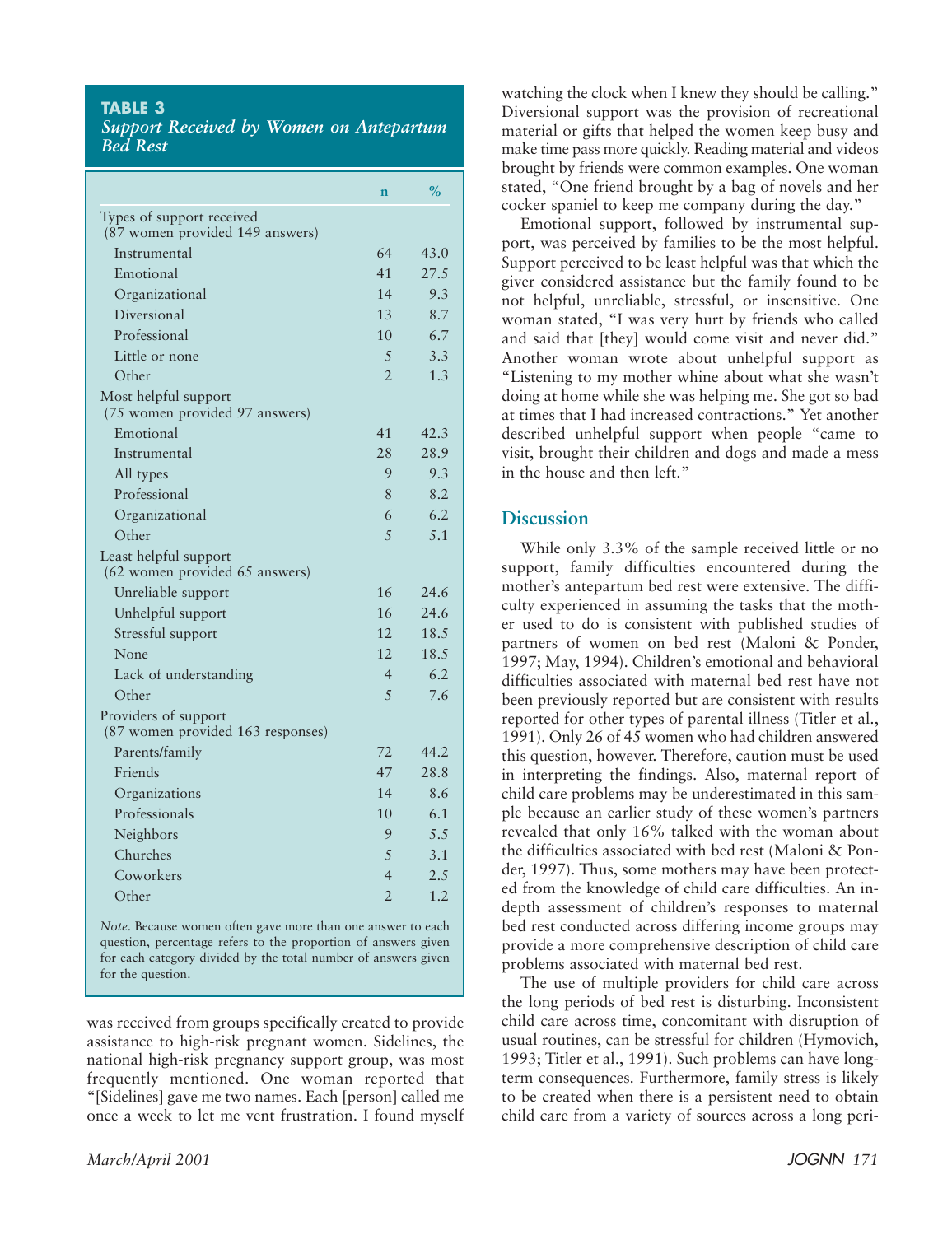od of time. A number of women managed the child care themselves, indicating that some mothers are unable to reduce this activity. Self-management of child care can leave the woman ambivalent about whose needs to meet first, the fetus or the sibling(s). Nursing assessment of child care management and assistance with planning the care is indicated. Temporary child care can be obtained when bed rest is first initiated. If bed rest is prolonged, however, parents may need help with making permanent arrangements so that the child(ren) can receive consistent care and parental worry about such arrangements can be reduced.

Although the current sample consisted of economically advantaged families, financial strain was reported. Reduced income is likely to create emotional strain as well. Comprehensive work compensation that becomes effective as soon as the woman is prescribed bed rest is needed to help avoid family financial strain. At least one-third of families received no monetary assistance or compensation for their losses. Families often compensate for financial losses by using postpartum leave during the antepartum period. Although this strategy relieves the immediate stress, it postpones financial difficulties until the postpartum period. Antepartum referral to an appropriate counselor can help the family discuss ways to manage financial problems. During the postpartum period, women who are deconditioned by bed rest often are unable to return to work quickly. Thus, financial losses may create a long-term problem from which the family is unlikely to recuperate quickly. The impact of bed rest upon less advantaged families is likely to be more traumatic. Further research is needed in this area. Additional research is needed to address the limitations of the study (i.e., the retrospective design and the low return rate). Prospective study under conditions that allow easier identification of a national sample of appropriate participants is needed.

The paucity of support provided by health care providers indicates a lack of understanding of the impact of antepartum bed rest on the family. Results provide insight into the types of interventions that health care providers can develop to assist families. First, nurses could include screening for family difficulties with support, finances, and child care in routine assessments. Also, support groups, telephone networks, and visiting programs could be created to provide emotional support. A list of community agencies available to assist parents should be kept on every high-risk antepartum unit. Referral to social service and other agencies may then assist the family in acquiring increased instrumental support, sources of child care, and professionals to assist with children's emotional or behavioral problems.

Nurses are placed in a dilemma when a client is prescribed antepartum bed rest. Bed rest continues to be

prescribed by physicians even though it is ineffective and produces adverse side effects (Enkin et al., 1995; Maloni et al., 1993; Maloni et al., 1998; Schroeder, 1998). Nurses need to advocate for greater integration of evidence into practice, for the establishment of protocols to guide practice, for the practice of familycentered maternity care as opposed to woman-focused care, and for broader insurance coverage so that women, their partners, and children do not suffer from the iatrogenic effects of treatment for high-risk pregnancy.

#### **Acknowledgment**

This study was funded by the Wisconsin Nurses Foundation.

#### *REFERENCES*

- Curtis, K. (1986). *The psycho-physiologic effects of bedrest on at risk pregnant women: A pilot study*. Unpublished master's thesis, University of Wisconsin-Madison.
- Enkin, M., Keirse, M., Renfrew, M., & Neilson, J. (1995). *A guide to effective care in pregnancy and childbirth*. Oxford, UK: Oxford University Press.
- Goldenberg, R., Cliver, S., Bronstein, J., Cutter, G., Andrews, W., & Mennenmeyer, S. (1994). Bed rest in pregnancy. *Obstetrics & Gynecology*, *84*(1), 131-136.
- Heaman, M. (1992). Stressful life events, social support, and mood disturbance in hospitalized and non-hospitalized women with PIH. *Canadian Journal of Nursing Research*, *24*, 23-37.
- Heaman, M., & Gupton, A. (1998). Perceptions of bed rest by women with high-risk pregnancies: A comparison between home and hospital. *Birth*, *25*(4), 252-258.
- Hollingshead, A. (1991). Two factor index of social position. In D. Miller (Ed.), *Handbook of research design and social measurement* (5th ed., pp. 351-359). Newbury Park, CA: Sage.
- Holsti, O. (1968). Content analysis. In G. Lindzey & E. Aronson (Eds.), *The handbook of social psychology: Volume 2* (pp. 596-692). London: Addison-Wesley.
- Hymovich, D. (1993). Child rearing concerns of parents with cancer. *Oncology Nursing Forum*, *20*(9), 1355-1360.
- Lewis, F., Hammond, M., & Woods, N. (1993). The family's functioning with newly diagnosed breast cancer in the mother: The development of an explanatory model. *Journal of Behavioral Medicine*, *16*(4), 351-370.
- Mackey, M., & Coster-Schulz, M. (1992). Women's views of the preterm labor experience. *Clinical Nursing Research*, *1*(4), 366-384.
- MacMullen, N., Dulski, L., & Pappalardo, B. (1992). Antepartum vulnerability: Stress, coping, and a patient support group. *Journal of Perinatal and Neonatal Nursing*, *6*, 15-25.
- Maloni, J. (1996). Bed rest and high risk pregnancy: Differentiation and effects. *Nursing Clinics of North America*, *31*(2), 313-325.